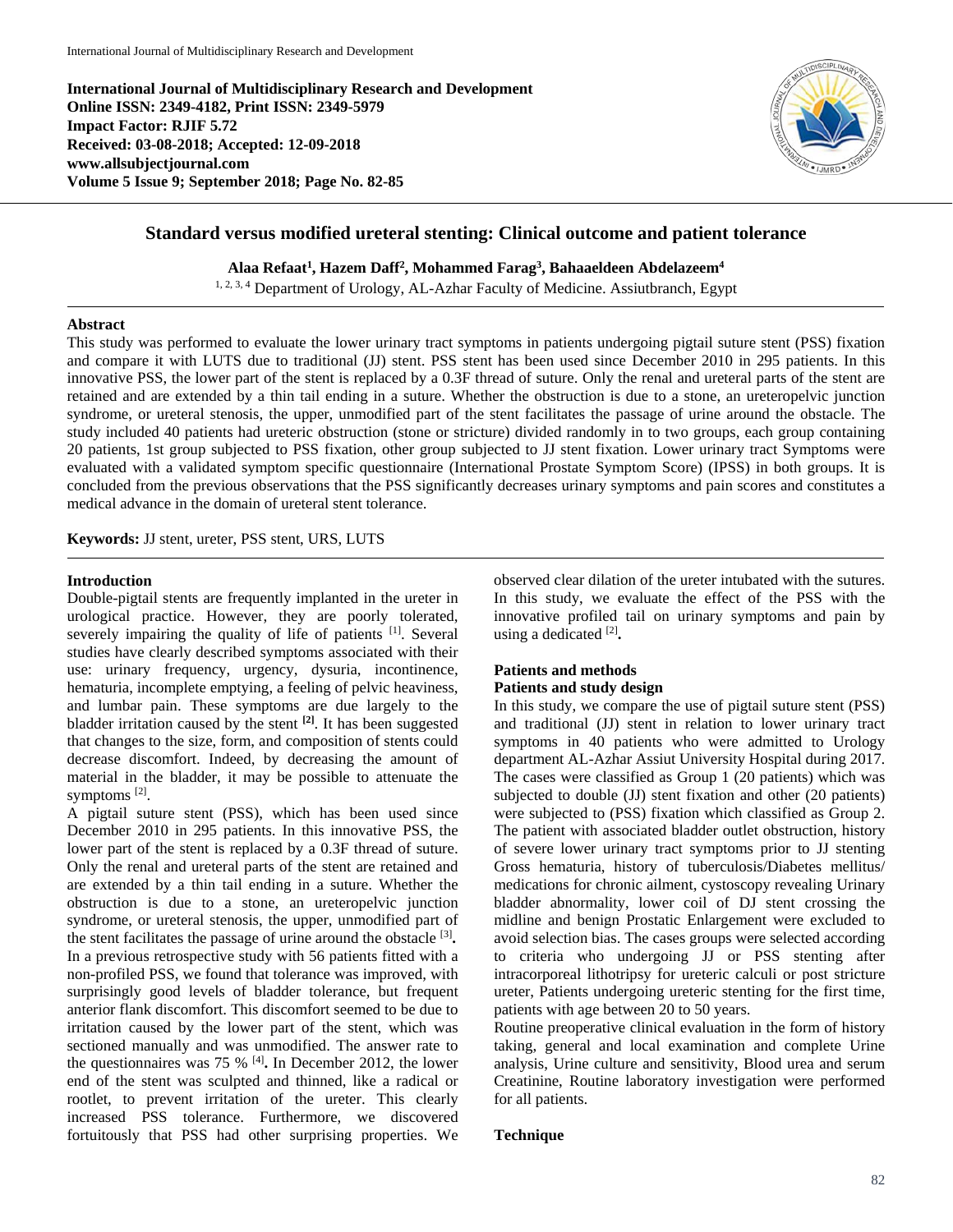For stent placement, the first step is to cystoscopically insert a guide wire up to the kidney under fluoroscopic guidance. A retrograde pyelogram to outline the collecting system was obtained by exchanging the wire for a 5 Fr ureteral catheter. The stent was inserted directly over the wire through the cystoscope as it is visualized directly and a stent pusher is used to deploy the stent. Alternatively, the cystoscope was removed and the stent was inserted using fluoroscopy and a stent pusher with a radiopaque tip. The pigtail is placed in the kidney, as for a normal double-pigtail stent under direct vision through the cystoscope and fluoroscopic guidance, but a sufficiently long ureteral stent is used to make up for the shortness of the pushing device. A stent (Open-End Flexi-Tip Ureteral Catheter, 5F, 70 cm, Cook Medical) was placed upside down on the wire guide to look like the end of the usual pusher. Approximately 50 cm is needed to push the PSS. The sutures were left in the bladder. PSS was withdrawn under local or general anesthesia, with the aid of flexible cystoscopy and forceps (Karl Storz-Endoskope, Biopsy Forceps, double action jaws, 7F, length 40 cm), by simply pulling on the sutures. The knot at the lower end of the sutures could facilitate stent removal.

All patients were kept under observation in the hospital after the procedure. Postoperative antibiotics were given routinely for 48 hours. Most of patients were discharged after 2 days while some patients in whom the procedure was complicated (false passage and small perforation) discharged accordingly. Ureteral stent symptoms questionnaire (USSQ) was used to evaluate stent tolerance. We have extracted exactly questions relating to urinary symptoms. We used questions relating to pain and question relating to impact on work postoperative at 1 week, 3 weeks and 6th week during stent removal.

#### **Statistical analysis**

The collected data were revised, organized, tabulated and statistically analyzed using statistical package for social sciences (SPSS) version 23.0 for windows. Data are presented as the Mean  $\pm$  standard deviation (SD), frequency, and percentage. Categorical variables were compared using the chi-square  $(\chi^2)$  and Fisher's exact tests (if required). The level of significance was accepted if the P value  $< 0.05$ .

#### **Results**

This study included 40 patients diagnosed as having ureteric obstruction and underwent ureteroscopy with ureteric stenting (JJ or PSS). PSS group included 20 patients 12 males (60%) and 8 females (40%), 7 (35%) had urgency and frequency and 13 (65%) were free from urgency and frequency, 8 (40%) had dysuria and 12(60%) with free from dysuria, 12(60%) had hematuria and 8(40%) were free from hematuria, 2(10%) had fever and 18(90%) were free from fever, 6(30%) had flank pain and14(70%) free from pain. Regarding JJ group, it included 20 patients 12 males(60%) and 8 females(40%), 14 (70%) had urgency and frequency and 6 (30%) were free from urgency and frequency, 16(80%) had dysuria and 4(20%) were free from dysuria, 18(90%) had hematuria and 2(10%) free from hematuria, 8(40%) had fever and 12(60%) were free from fever, 6(30%) had flank pain and14(70%) free from pain

**Table 1:** Demographic data

| <b>Parameters</b>                   | $N=20$          |      |  |
|-------------------------------------|-----------------|------|--|
| Gestational Age (weeks): Mean +SD   | $33.15 \pm 5.8$ |      |  |
| Range (Min-Max)                     | $24(21-45)$     |      |  |
| Gender:                             | N               | %    |  |
| Male                                | 24              | 60.0 |  |
| Female                              | 16              | 40.0 |  |
| Duration of stent (weeks): Mean +SD | $1.85 \pm 1.16$ |      |  |
| Range (Min-Max)                     | $5(1-6)$        |      |  |

**Table 2:** Comparison between PSS and JJ stent patients regarding demographic data

| <b>Parameters</b>                                    |          |                         |               |      | JJ N=20 PSS N=20 P- value                             |
|------------------------------------------------------|----------|-------------------------|---------------|------|-------------------------------------------------------|
| Age (years): Mean $+SD$                              |          |                         |               |      | $\frac{33.7 \pm 5.6}{33.7 \pm 5.6}$ 32.6±6.29 0.68 NS |
| Range (Min-Max)                                      |          | $18(27-45)$ $21(21-42)$ |               |      |                                                       |
| Gender:                                              | N        | %                       | N             | %    |                                                       |
| Male                                                 | 12       | 60.0                    | 12            |      | 60.0 0.67 NS                                          |
| Female                                               | 8        | 40.0                    | 8             | 40.0 |                                                       |
| Duration of stent (weeks): Mean $+SD$ 1.6 $\pm$ 0.66 |          |                         | $2.1 \pm 1.5$ |      | $0.68$ NS                                             |
| Range (Min-Max)                                      | $2(1-3)$ |                         | $2.1(1-6)$    |      |                                                       |

**Table 3:** Comparison between PSS and JJ stent patients regarding post-operative complications

|                     | $JJ N=20$ |               | $PSS N=20$ |               | P- value  |
|---------------------|-----------|---------------|------------|---------------|-----------|
|                     | N         | $\frac{0}{0}$ | N          | $\frac{0}{0}$ |           |
| Urgency & Frequency | 14        | 70.0          |            | 35.0          | 0.045 S   |
| dysurea             | 16        | 80.0          |            | 40.0          | 0.011 S   |
| Hematuria           | 18        | 90.0          | 12         | 60.0          | 0.032 S   |
| Fever               |           | 40.0          |            | 10.0          | 0.032 S   |
| Pain                | 6         | 30.0          |            | 30.0          | $0.63$ NS |
| Complications:      |           | 55.0          |            | 20.0          | 0.024 S   |

#### **Discussion**

Ureteral stents are commonly used while management of stone or stricture diseases. Ureteroscopy is a common procedure done for ureteric obstruction. This procedure is usually followed by the insertion of JJ or PSS stent. In our hospital, patients are coming for follow up with lower urinary tract symptoms appearing for the first time after undergoing aforementioned procedure. Evaluation of these patients revealed absence of any obstruction and most of them can be attributed to the JJ or PSS stents [5]. So our study was aimed to evaluate the lower urinary tract symptoms in patients undergoing pigtail suture stent (PSS) fixation and compare it with LUTS due to traditional (JJ) stent. The replacement of the bladder loop with a fine suture results in the presence of only tiny amounts of material in the bladder. Only the suture should cross the junction between the ureter and the bladder and float in the bladder itself. The replacement of the lower part of the stent with a suture, resulting in the absence of an internal channel, probably also limits renal reflux fig 1<sup>[2]</sup>.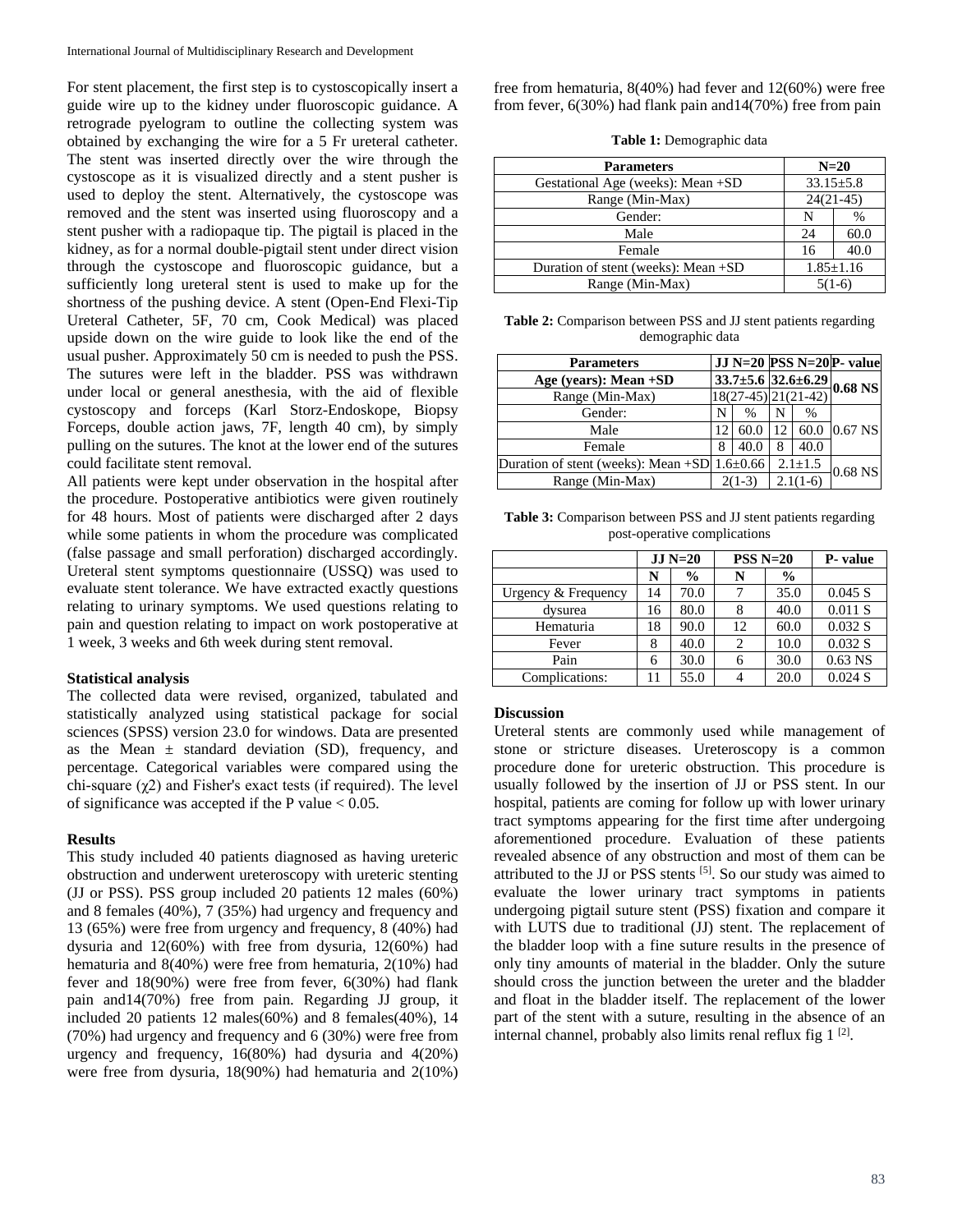

**Fig 1:** Appearance of the ureteral meatus. a Inflamed meatus around the double-pigtail stent. b Punctiform meatus immediately after PSS implantation. c Dilated meatus 1 month after PSS implantation. (Lingeman JE., *et al*; 2009) [2].

Innumerable symptoms occur after JJ or PSS stenting vary from flank pain, lower abdominal pain, and debris in urine, increased frequency of micturition, Nocturia, urgency, incontinence, and dysuria. Also there are other indirect and non-urological projections of these symptoms which include work performance, sexual matters, psychological distress and sense of general ill-health. In patient's words they describe themselves as "helpless", when they have stent related symptoms. Most of them have to restrict themselves from work due to pain. <sup>[6]</sup> found stent related bothersome symptoms present in 80% of patients.

Stents of several sizes, forms, and compositions have been studied, with the aim of reducing these symptoms. A short bladder loop seems to be preferable to a long loop extending throughout the bladder  $[7, 8]$ .

Joshi *et al*. obtained a score of 14.9 for the control group without stent. We obtained a score of 15.3 for such patients. Patients with a JJ stent had urinary symptom scores of about 28. [9] . This score was about 30 in a subsequent study of 116 patients <sup>[10]</sup>. Damiano, Gianarini, and Davenport reported scores of about 27, 30, and 32, respectively  $[11-13]$ .

Results indicated that a score of 35.2 for such patients. The score of our control group is 33.3 and was not significantly different than group 1 at baseline. The PSS decreased the total score from 35.2 to about 21. This results was in agreement with Voget *et al*.<sup>[14]</sup>.

Despite the clear improvement observed with PSS, the patients still had symptoms statistically different from their normal state. It seems that some symptoms decrease with time (dysuria, hematuria), but the general tolerance remains unchanged. However, about 9 months are required to observe a significant decrease in urinary symptoms Even with PSS, duration of stenting must be as short as possible [15].

The stent is implanted to ensure the correct drainage of urine. In normal ureters, the urine passes between the stent and the ureter wall, rarely through the holes. In ureters that are compromised or have a reduced diameter, the urine passes through the holes and the internal channel. The bladder loop seems to play no role in urine flow [16]. The diameter of the stent (7or 3F) has no effect on the efficacy of urine flow. In cases in which the lower ureter is healthy, we can confirm the normal flow of urine around the PSS [17].

We developed the PSS as a means of decreasing urinary symptoms, but we discovered fortuitously that it had other surprising properties, probably due to the simple presence of the sutures in the ureter.

Firstly, after about 1 month of PSS implantation, we observed in all cases of ureteroscopy clear dilation of the ureter intubate.

It has been showed that preoperative stenting is effective for dilation of the ureter in preparation for ureteroscopy [18] and insertion of a ureteral access sheath. Three weeks seemed sufficient for dilation [18]. With the PSS, no patient required active dilation of the ureteral meatus at ureteroscopy. The prior implantation of a PSS could be used to prepare the ureter for the insertion of a sheath for flexible ureteroscopy without excessive discomfort. This could facilitate the introduction of a large ureteral access sheath (14/16F) for ureteroscopy treatment of large stone [19].

Secondly, after extracorporeal shockwave lithotripsy, the stone fragments gradually slid down the PSS sutures, without renal colic. Sutures behaves like a "stone's toboggan". Ureteral dilation might accelerate the removal of stone fragments. We believe that the use of a double-pigtail stent should no longer be considered the only way to drain the ureter. Instead, the form of the stent should depend on the patient's disease.

In our study three of the PSS had to be withdrawn under ureteroscopy, because the sutures were cut too short and had migrated into the ureter. In these three cases, the PSS gave effective renal drainage. Stent removal through the ureter was easy without the further enlargement of meatus. Following these observations, in male patients, we keep a long suture so that the PSS length is 30 cm. In women, we cut the sutures at the urethral meatus. However, we believe that the obstruction must be bypassed by a segment of rigid stent and not by the suture. At the beginning of our experience, we have observed one migration of the suture into the ureter when the obstruction was bypassed by the suture only. If the ureter is healthy, sutures have not been observed to migrate up the ureter. PSS without the profiled tail has been used since December 2010 and has greatly reduced bladder symptoms. But frequent anterior flank discomfort seemed to be due to irritation caused by the lower part of the stent, which was sectioned manually and was unmodified. Because of flank pain, we rarely used this stent for 2 years.

IPSS is a validated questionnaire for LUTS assessment. We utilized IPSS in all our patients and their response was documented. IPSS has 7 items and one separate for Quality of Life. IPSS has a possible score between 0-35. Among them